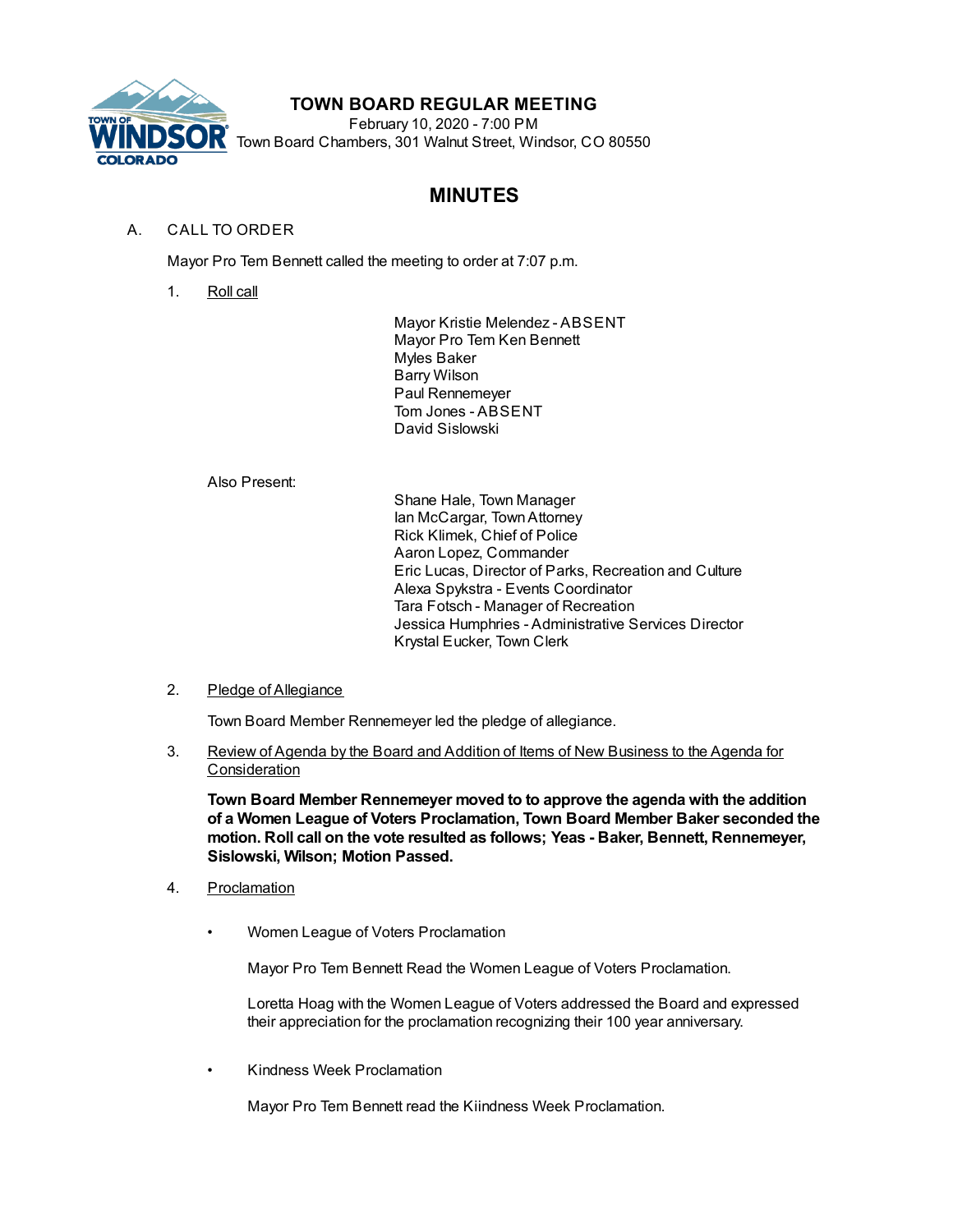Gary Martin with the Windsor Optimist Club addressed the Board and thanked the Board for the proclamation. Mr. Martin stated there is a fundraiser for Mr. Yo's on February 12th from 5:00-8:00 pm.

Kindness Week events include:

- Sunday, February 8th Good Deed or Act of Service
- Monday, February 10th Nice to a Senior Citizen
- Tuesday, February 11th Give Words of Encouragement
- Wednesday, February 12th Pay if Forward
- Thursday, February 13th Thank an Educator
- Friday, February 14th Thank a First Responder/Veteran
- Saturday, February 15th Be Kind to Your Neighbor

#### 5. Board Liaison Reports

• Town Board Member Baker - Tree Board, Historic Preservation Commission

Town Board Member Baker had no update.

• Town Board Member Wilson - Parks, Recreation and Culture Advisory Board; Poudre River Trail Corridor

Town Board Member Wilson reported the Community Recreation Center brought 42,906 visitors in the month of January with an average of 1,809 visits a day. The Community Recreation Center gained 729 new members as well; Silver Sneakers itself brought in over 2,245 visits.

• Mayor Pro Tem Bennett - Water and Sewer Board

Mayor Pro Tem Bennett reported the Water and Sewer Board will be meeting this Wednesday morning at 6:30 and will be receiving a report on snow pack and also an update on NISP.

• Town Board Member Rennemeyer - Chamber of Commerce

Town Board Member Rennemeyer gave a reminder of the Candidate Forum on March 17, 2020 beginning at 5:30.

• Town Board Member Jones - Windsor Housing Authority; Great Western Trail Authority

Town Board Member Jones - no report; absent.

• Town Board Member Sislowski - Clearview Library Board; Planning Commission

Town Board Member Sislowski reported the Library Board met and recapped 2019 with some statistical reports. The number of people who are borrowing virtually from the Library has doubled. There is still a significant number of individuals that borrow hard copy items. The Board did hold their election of new officers.

• Mayor Melendez - Downtown Development Authority; North Front Range/MPO

Mayor Melendez - no report; absent.

#### 6. Public Invited to be Heard

Mayor Pro Tem Bennett opened the meeting up for public comment to which there was none.

#### B. CONSENT CALENDAR

1. Minutes of the January 27, 2020 Regular Town Board Meeting - K. Eucker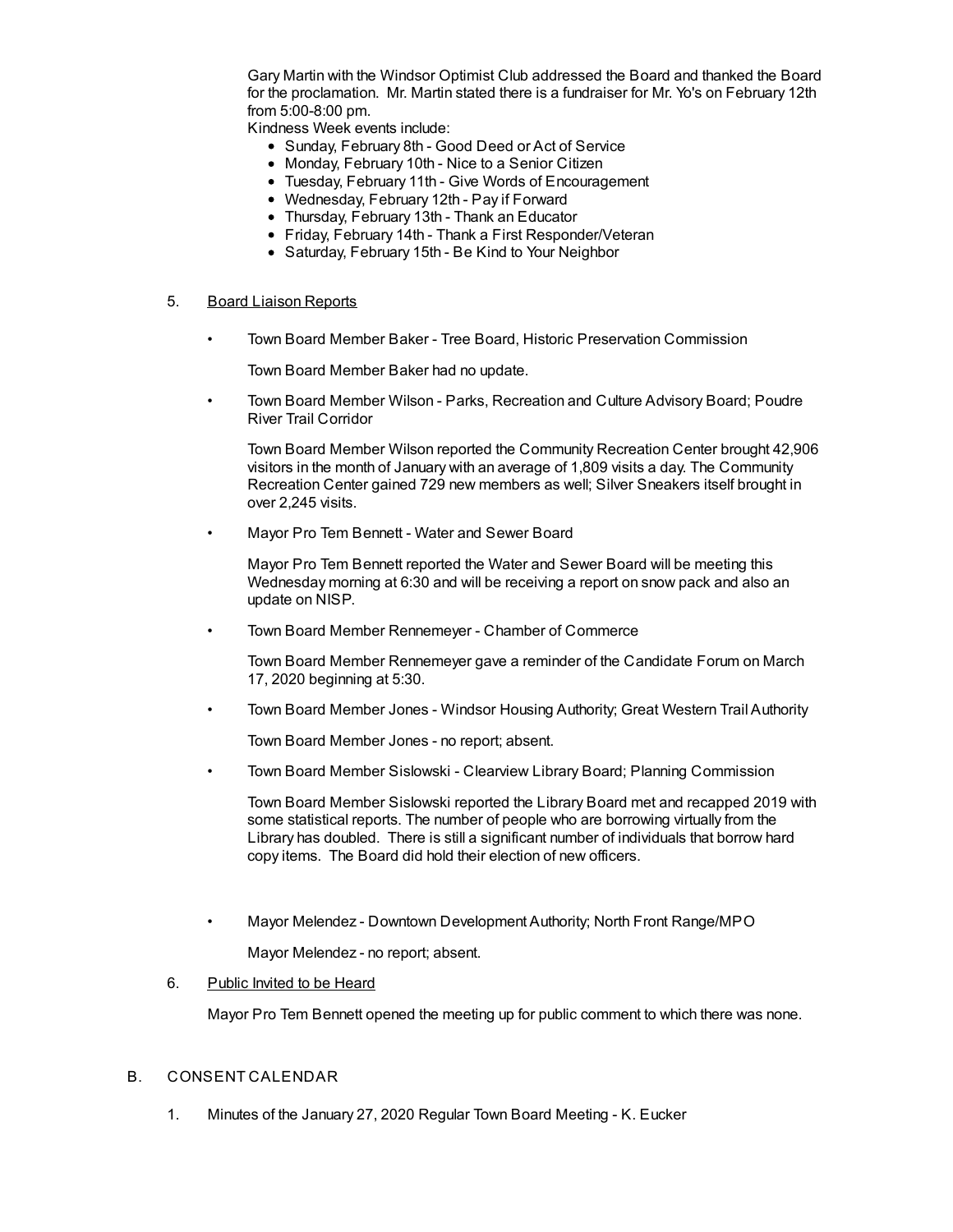- 2. Resolution No. 2020-10 A Resolution of the Windsor Town Board Approving the Accessioning of Items to the Town of Windsor Museum Collection - E. Lucas
- 3. Report of Bills January 2020 D. Moyer

**Town Board Member Rennemeyer moved to approve the consent calendar, Town Board Member Wilson seconded the motion. Roll call on the vote resulted as follows; Yeas - Baker, Bennett, Rennemeyer, Sislowski, Wilson; Motion Passed.**

## C. BOARD ACTION

1. Resolution No. 2020-04 - A ResolutionApproving the Outside Agency Funding 2020 Requests

Per Ms. Fotsch, 16 request for Outside Agency funding. Those requests consist of:

- 16 requests were received totaling \$34,305
	- Four new requests:
		- Poudre Pour
		- MADD Memorial Walk
		- Traverse SERVE Dav
		- Raindance Pool Grand Opening
- 13 groups are non- profit groups
- 3 groups are for profit groups

Future requests Process:

- Applicants will annually apply by October 1st to the Event Coordinator for the 2021 budget
- Request will be submitted with the annual budget
- Applicants will be invited to the budget discussion but will not be giving presentations but available to answer specific questions
- Applicants must be community based non-profit groups with a charitable purpose
- All for- profit groups will be referred to the Economic Development Department for financial support
- Service Club meetings were also discussed and it was supported to fund those room rental requests minus any added amenities.

**Town Board Member Sislowski moved to approve Resolution No. 2020-04, Town Board Member Wilson seconded the motion. Roll call on the vote resulted as follows; Yeas - Baker, Bennett, Rennemeyer, Sislowski, Wilson; Motion Passed.**

2. Resolution No. 2020-11 - A Resolution Establishing Bulk Water Rates in the Town of Windsor

Per Ms. Humphries, currently, the Town of Windsor allows the purchase of treated water by anyone (resident, non-resident, commercial, or business) via the water tower located at the Public Services facility. Users of the water tower are charged the bulk water rate per the fee schedule. The last time the bulk water rate was reviewed and established was in February of 2000. The rate was and is currently set at \$3.50/1000 gallons. This rate is less than the rate charged by hydrant meter users (\$7.40/1000 gallons).

In an effort to not only align bulk water and hydrant water rates but also recoup costs, staff is recommending the bulk water rate to be increased to \$7.40/1000gallons effective March 1, 2020. This time frame will allow for proper communication to the public and set up of the new system.

Mr. Sislowski inquired if this rate will need to be revisited.

Ms. Humphries stated this rate will be reviewed as there are some comparisons in the area we could use to evaluate the rate.